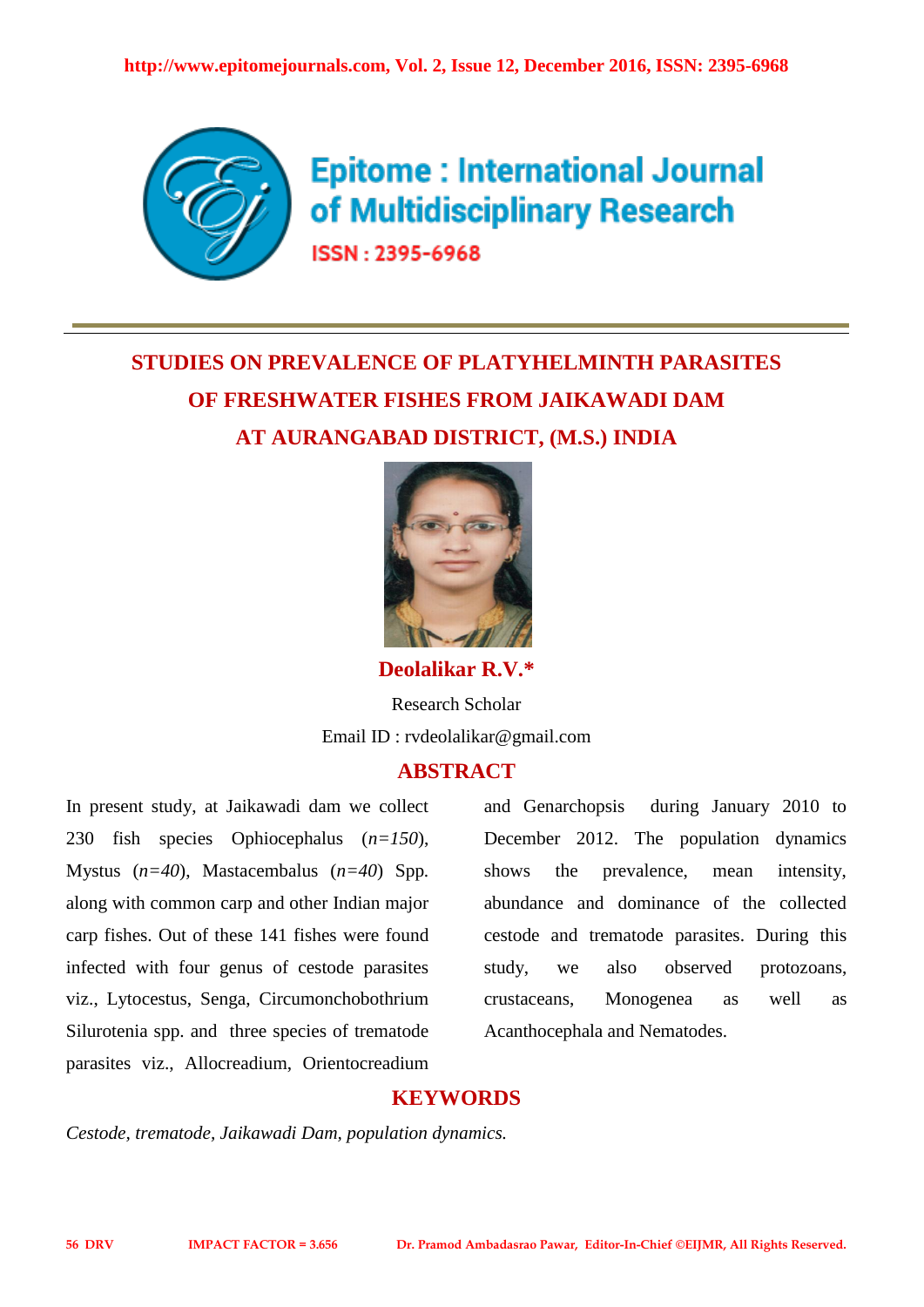#### **RESEARCH PAPER**

**INTRODUCTION :** India is among the 17 mega diversity countries (Mittermeier *et al.,* 1997) and hosts as many as 55 families of freshwater fish (Froese and Pauly, 2015). For the last few decades, fishes have been extensively used as food for human consumption in the Indian subcontinent and thus contribute substantially to its economy. In India, it is estimated that about 10 million tons of fish are required to meet the annual demand of fish proteins as compared to an actual annual production of only 3.5 million tons (Shukla and Upadhyay, 1998). Catfishes are an important in fish fauna of wetlands and many of them are economically important as a food source of high nutritive value. Schimidt and Roberts, (2000) have reported that endoparasitic helminths, with indirect life cycles, involve one or more hosts. Hafeezullah, (1993) and Jadhav *et al.,* (2010) reported, host belongs to family Bagridae, Heteropneustidae, Schilbeidae and Siluridae, Mastacembelidae, Clariidae have been reported as definitive hosts of cestodes.

Parasitic infestation tends to decrease the growth rate resulting in stunting of the fish. The damage caused by helminths to their hosts is generally related to the intensity of infestation and the depth of parasite penetration with the host tissue. Seasonal fluctuation, locality, age, size and sex of the host also determine the parasitic community diversity and burden. Dogiel *et al.,* (1961) stated that seasonal environmental changes of water such as temperature, pH and conductivity affect on the occurrence of parasites from aquatic host. Parasitic diseases of fishes are very common all over the world. Globally the parasites (defined broadly as infectious agents of diseases) are responsible for 19% of human mortality (WHO, 2004). With the ever-increasing demand for natural resources such as water due to high populations as well as minimizing the effects of drought, the government constructed dams which supply water to the local communities for farming, industry and general house hold use. Such developments have brought with them benefits that can be exploited by the locals such as commercial and/or subsistence fishing activities. During the study of *'*Population Dynamics and Seasonal Variations' of Platyhelminth parasites from Jaikawadi dam The prevalence, incidence, intensity, index of infection, abundance and dominance were calculated from collected cestode and trematode parasites.

## **MATERIALS AND METHODS**

Godavari river which is the largest river of southern India, and the Jaikwadi Dam (Nath Sagar) (lay at  $19^{\circ}$  29' 8.07" N and  $75^{\circ}$  22' 12" E.) is one of the largest irrigation projects in the Indian state of Maharashtra. It is a multipurpose project. Its water is used mainly to irrigate agricultural land in the drought-prone Marathwada region of Maharashtra. The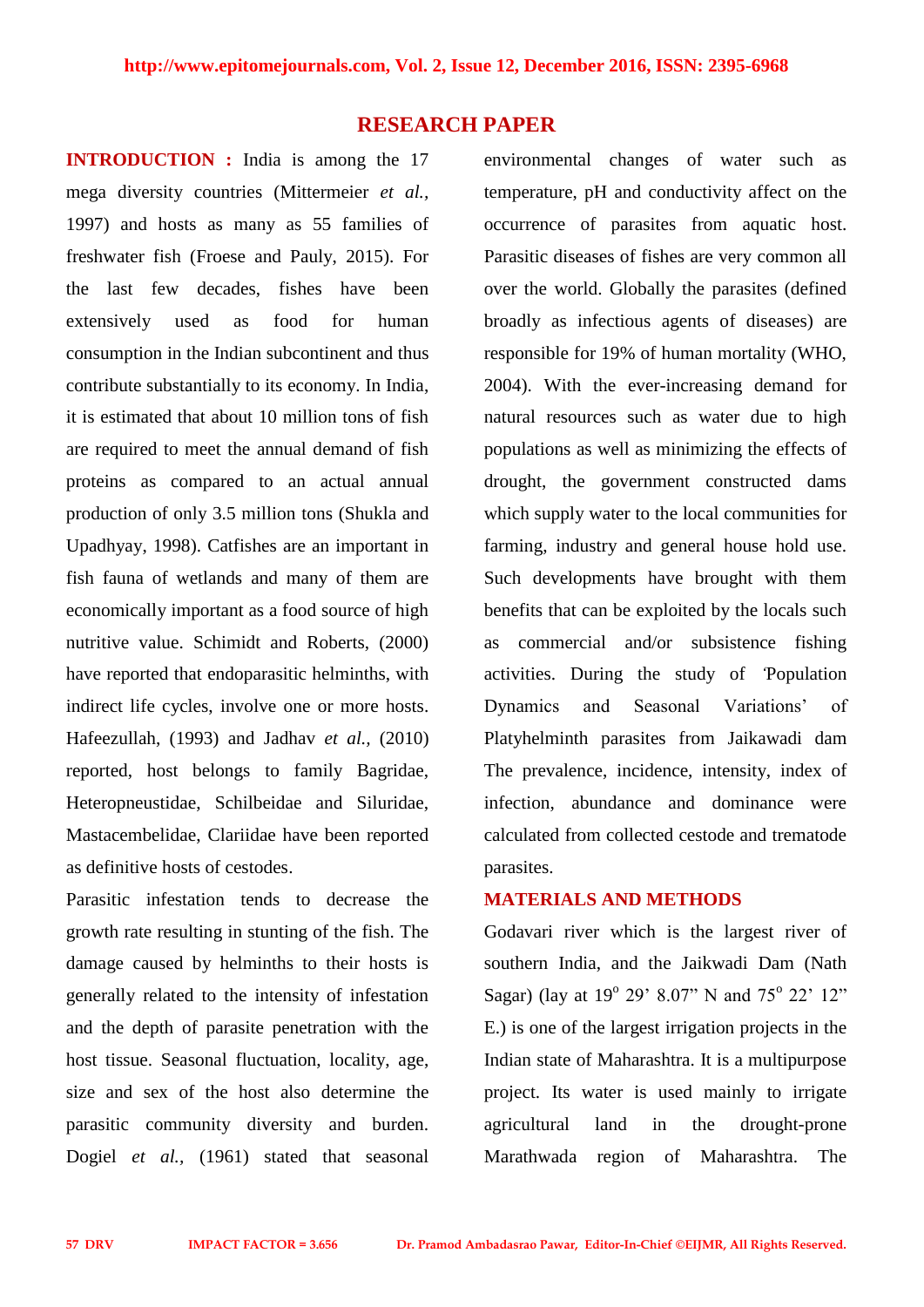surrounding area of the dam has a Bird Sanctuary.

Fishes like *Labeo rohita, Catla catla, Cirrhinus mrigala, Cyprinus carpio* and other exotic spp. like Ctinopharyngdon, Hypothalamus and Chela spp. are commonly found in this dam. Some of the carnivorous fishes such as Ophiocephalus, Clarius, Mystus, Heteropneustes, Tilapia, Wallago*,* etc. are commonly found in the reservoirs. The aim of the present study was to determine the helminth parasite fauna of fish, during the study period, an attempt was made to collect nearly an equal number of fishes of which most were of the small and medium size. The fishes were killed immediately before examination, since it was found that the small monogenetic trematodes rapidly disintegrated after the death of the fish. The examinations were made with a binocular stereoscopic microscope. When possible, helminths were removed from the host and identified while in the living state. Weight and length was measured after collection of fishes. Common necropsy and parasitological techniques were used to isolate the parasites. Parasites were preserved in 4% formalin. Worms were cleared in lactophenol, Parasites were preserved in 4% formalin, cleared in xylene, staining with hematoxylin, mounted in Canada balsam line drawings are made with the aid of drawing tube, identified by using standards keys (Khalil, 1991 and Parpena, 1996).

External examination on the gills, fins and surfaces of the fish for ectoparasites was first carried out using hand lens for detection of parasitic manifestations. Later, skin smear was made using scalpel blade. The procedure was performed using a spatula by which the skin scrapings (smears) from the head to the tail were obtained, mucus mixed with epidermal cells. Thereafter, the scraped samples of mucus together with the tissues were placed on a Petridish containing 3mls of 0.9% saline solution and stirred using a mounted pin (Omeji, *et al.,* 2010, Bichi and Ibrahim, (2009) and Emere and Egbe, 2006*)*. Some drops of the mixed solution were collected using dropper, placed on a clean slide and examined under microscope.

The mean intensity was determined by dividing the total number of collected parasites by the number of infected fish samples, while abundance was calculated by dividing the total number of collected parasites by the number of host fish examined. The dominance of a parasite species was calculated as n/N sum (where n=abundance of a parasite species and  $N$  sum = sum of the abundance of all parasite species found.

#### **RESULTS AND DISCUSSIONS**

A total of 12 *Lytocestus mystusensis* sp. nov. were found in *Mystus seenghala* (65% of fishes are infected from Jaikwadi dam), Maximum intensity and abundance of this parasites was recorded during winter period. 17 species of *Circumonchobothrium ratnaensis* sp. nov. were collected from *Ophiocephalus gachua* (66.67% of fishes are infected from Jaikwadi dam); maximum number of species was collected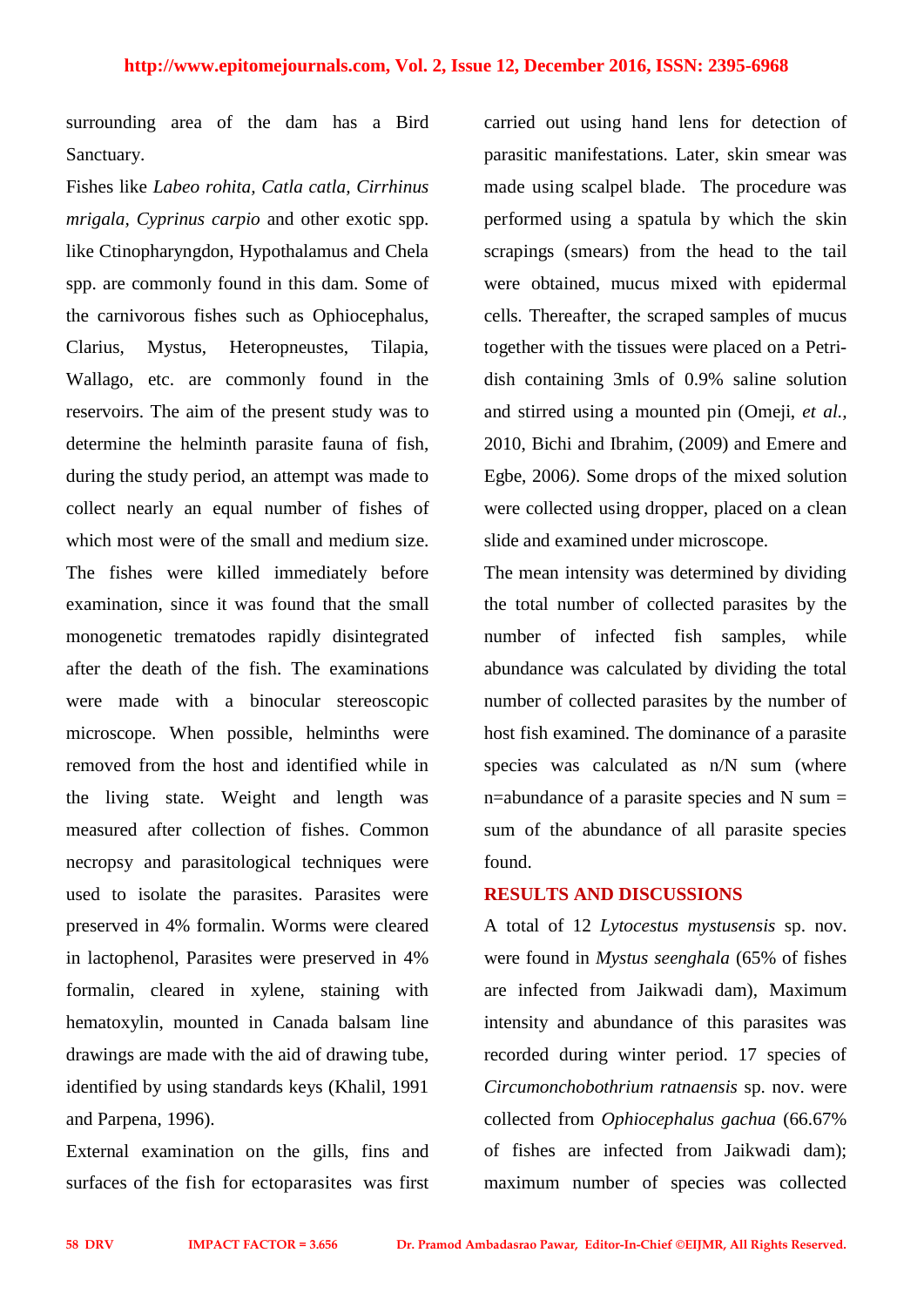during the summer i.e. April and May 2011. 12 species of genus *Senga maruliusensis* sp. nov. were collected from *Ophiocephalus marulius* at Jaikwadi dam (66.67% of fishes are infected from Jaikwadi dam*,* Maximum intensity of infection (0.67 was found in April 2012 from Jaikawadi dam. 8 species of genus *Silurotaenia jaikwadiensis* sp. nov. were collected from *Mastacembalus armatus* (37.50% of fishes are infected from Jaikwadi dam). Maximum abundance was recorded in the month of May 2010 from *Mastacembalus armatus at* Jaikwadi dam.

A total of 10 *Allocreadium wallagoensis* sp. nov. were found in the samples of *Wallago attu* (40% of fishes were infected from Jaikwadi dam), the highest index of infection (2.00) in May 2011 and 2012 and lowest (0.33) was recorded in the month of and March 2011. 8 species of *Orientocreadium jadhavae* sp. nov. were collected from fish *Wallago attu*. (47.50% of fishes were infected from Jaikawadi dam), the highest index of infection (2.40) and lowest (0.80) was recorded in the month of March 2012 and May 2012 respectively. 6 species of *Genarchopsis aurangabadensis* sp. nov. were collected from *Ophiocephalus gachua* and the incidence of infection 66.67% was found. Lower abundance  $(0.13)$  was recorded in the month of February 2011.

During the study, we collected nematodes, *P*. *cyathopharynx* from *Clarias batrachus.* The ectoparasite *Argulus* was collected from all fish species. Most *Argulus* was collected from the

mouth cavity, gills and the fins. The current study showed that *Mastacembalus armatus* had the greatest diversity of helminth parasites. Tapeworms are widespread throughout all over world (Campbell, 1999). Major water systems of India and demonstrate a high degree of host specificity, with Siluriform fish being the most common hosts for both monozoic and segmented cestodes. This could be attributed to the habitat favoured by *Clarias batrachus* that consists of turbid environments and shore areas which are covered with vegetation, as was the case of Jaikwadi Dam (Nimbalkar *et al.,* 2010). This habitat also favours the intermediate hosts of cestodes as well as trematode digeneans. Hoffman in 1967 reported that in the mud habitat second intermediate hosts of many fish digeneans such as larvae of aquatic insects like Ephemeroptera, Odonata, Chironomidae and various Crustacea are found and form part of the diet of *Clarias batrachus.* Another reason for the recovery of a large number of helminths in *Clarias batrachus* could be related to the large size of *Clarias batrachus* as compared to other fish species (Table 1). The occurrence of very few helminth parasites in *Heteropneustes fossilis* and *Wallago attu* could be attributed to resistance to helminth infections.

Aquatic birds are important in the ecology of fish parasites because most helminths complete their life cycles in the bird host. Another interesting finding of our study was the recovery of piscine coccidia in *Clarias batrachus* only. *Coccidiosis* in fish usually manifests itself as a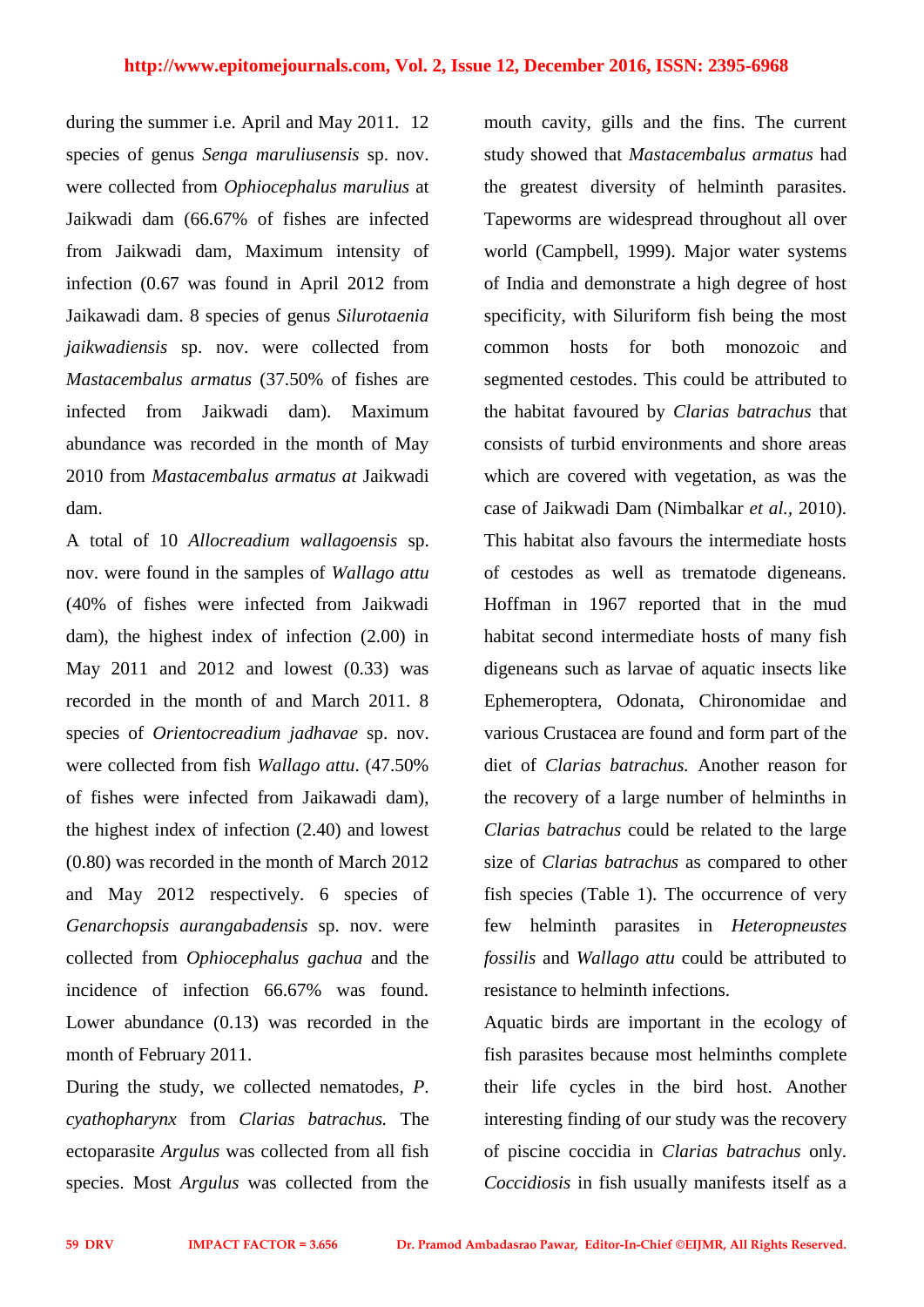chronic infection and mortality is gradual and overlooked in most fish farms. In conclusion, the obtained results show that helminths are

important parasites of fishes in Jaikawadi dam, and detailed studies on the seasonal variations of these helminth parasites is recommended.

#### **REFERENCES**

Bichi, A. H and Ibrahim, A.A., 2009. A survey of ecto and intestinal parasites of tilapia zillii (gervias) in tiga lake, kano, Northern Nigeria. *Bayero Journal of Pure and Applied Sciences* 2 (1): 79-82

Campbell, N.A., J.B. Reece, and L.G. Mitchell., 1999. Biology. Benjamin Cummings.

Dogiel VA, Petrushevski GK, Polyanski YI., 1961. *Parasitology of fishes*. Leningrad: University Press; PMid: 13723441.

Emere, M. C. and Egbe, N. E. L., 2006. Protozoan Parasites of *Synodontis clarias (*A freshwater fish). *Best Journal* 3 (3): 58-64.

Froese, R. and D. Pauly, 2015. Fishbase. www.fishbase.org version (04/2015).

Hafeezullah, M., 1993. Caryophyllidean cestode fauna of India. *Records of the Zoological Survey of India*, Occasional paper no. 157, 101.

Hoffman, 1967. Parasites of North American Fresh Water Fish University of California Press, Berkeley.

Jadhav, B.V., 2010. Survey of tapeworms from Aurangabad region. *Records of the Zoological Survey of India: A Journal of Indian Zoology*, 110 (Part-1): 107-114.

Khalil, L.F., 1991. Techniques for identification and investigative helminthology: Techniques for processing platyhelminths and acanthocephalans, in *Helminthology manual*, edited by L.F. Khalil. London: International Institute of Parasitology.

Mittermeier, R.A., Mast, R.B., del Prado, C.P. and Mittermeier, C.G., 1997. In: R. A. Mittermeier, P. Robles Gil, and C.G. Mittermeier (eds.) *Megadiversity: Earth's Biologically Wealthiest Nations*. Monterrey, Mexico: CEMEX, 282-297.

Nimbalkar, R.K., Shinde, S.S., Tawar, D.S. and Nale, V.B., 2010. A survey on Helminth Parasites of Fishes from Jaikawadi Dam, Maharashtra State of India. *Journal of Ecobiotechnology*. 2:8, 38-41

Omeji, S, Solomon, S.G and Obande, R.A., 2010. A comparative study of the common protozoan parasites of *Heterobranchus longifilis* from the wild and pond environments in Benue State. *Pakistan Journal of Nutrition.* 9 (9): 865-872.

Parpena, I., 1996. Parasites, infections and diseases of fishes in Africa: An update. FAO/CIFA Technical Paper, 31:130-199.